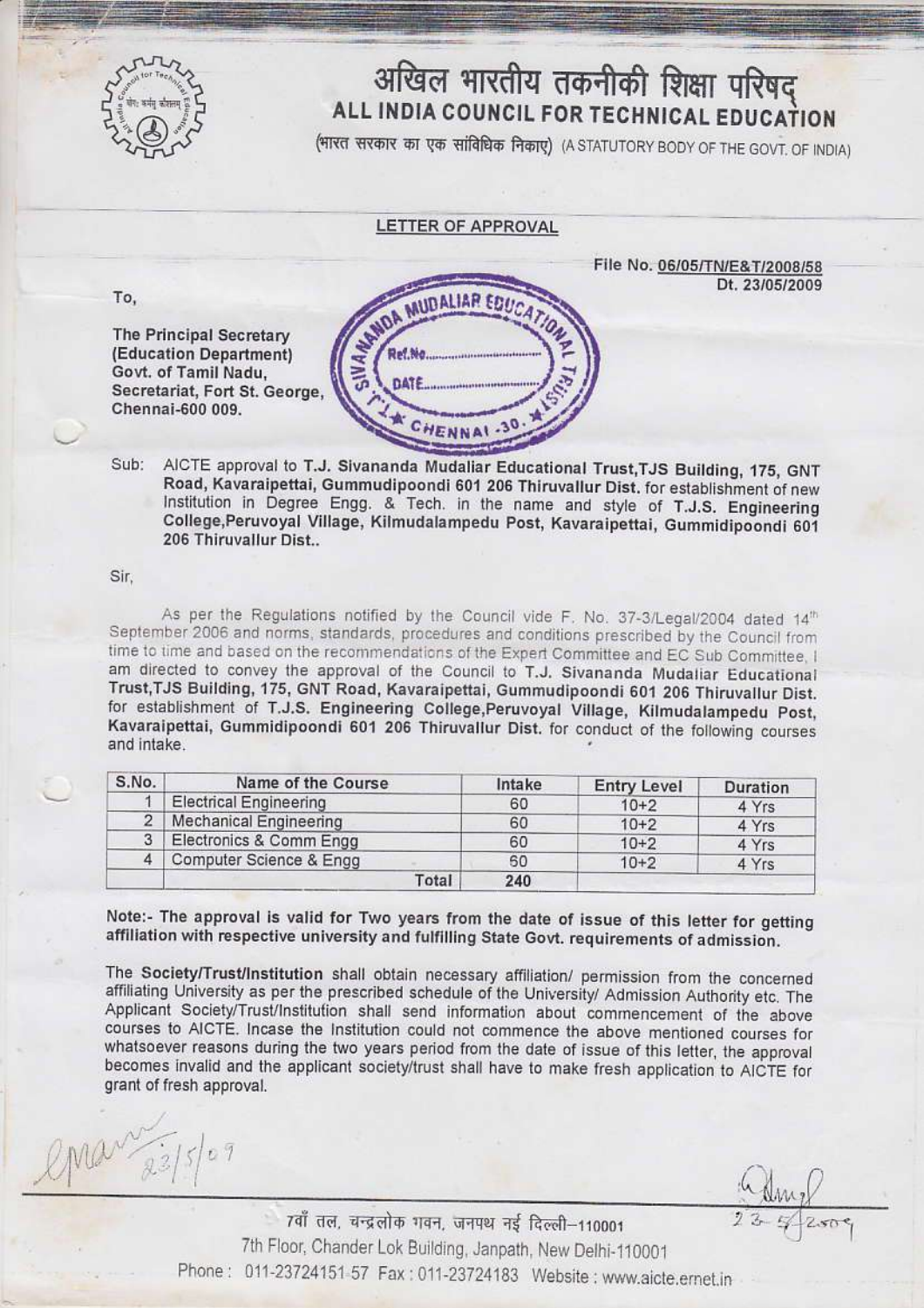## The approval is further subject to fulfilment of following conditions.

 $\mathbf{I}$ .

That the management shall provide adequate funds for development of land and building and for providing related infrastructure, instructional and other facilities as per Council's norms and standards laid down by the Council from time to time and for meeting recurring expenditure.

- That the admissions shall be made only after adequate infrastructure and all other facilities are  $2.$ provided as per norms and guidelines of the AICTE.
	- (b) That the admissions shall be made in accordance with the regulations notified by the Council from time to time.
	- (c) That the admissions to the courses shall be made only after the affiliating University / State Board has given permission to start the course.
	- (d) That the Institution shall not allow closure of the Institution or discontinuation of the course(s) or start any new course (s) or alter intake capacity of seats without the prior approval of the Council.
	- (e) That no excess admissions shall be made by the Institution over and above the approved intake under any circumstances.
	- (f) That the institutions shall not have any collaborative arrangements with any Indian and/or Foreign Universities for conduct of technical courses other than those approved by AICTE without obtaining prior approval from AICTE.
	- (g) That the Institution shall not allow conduct of any unapproved course whether technical or non technical in the premises of AICTE approved institution/campus and /or in the name of the Institution without prior permission from AICTE.
- That the institution shall operate only from the approved location, and that the institution 3. shall not open any off campus study centres/ extension centres directly or in collaboration with any other institution/ university/ organization for the purpose of imparting technical education without obtaining prior approval from the AICTE.
- That the tuition and other fees shall be charged as prescribed by the Competent Authority 4. within the overall criteria prescribed the Council from time to time. No capitation fee shall be charged from the students/guardians of students in any form.
- That the accounts of the Institution shall be audited annually by a certified Chartered 5. Accountant and shall be open for inspection by the Council or any body or person authorized by it.
- That the Director/Principal and the teaching and other staff shall be selected according to 6. procedures, qualifications and experience prescribed by the Council from time to time and pay scales are paid as per the norms prescribed by the Council for time to time.
- (a) That the institution shall furnish requisite returns and reports as desired by AICTE in 7. order to ensure proper maintenance of administrative and academic standards.

 $Mup$ 

 $\overline{2}$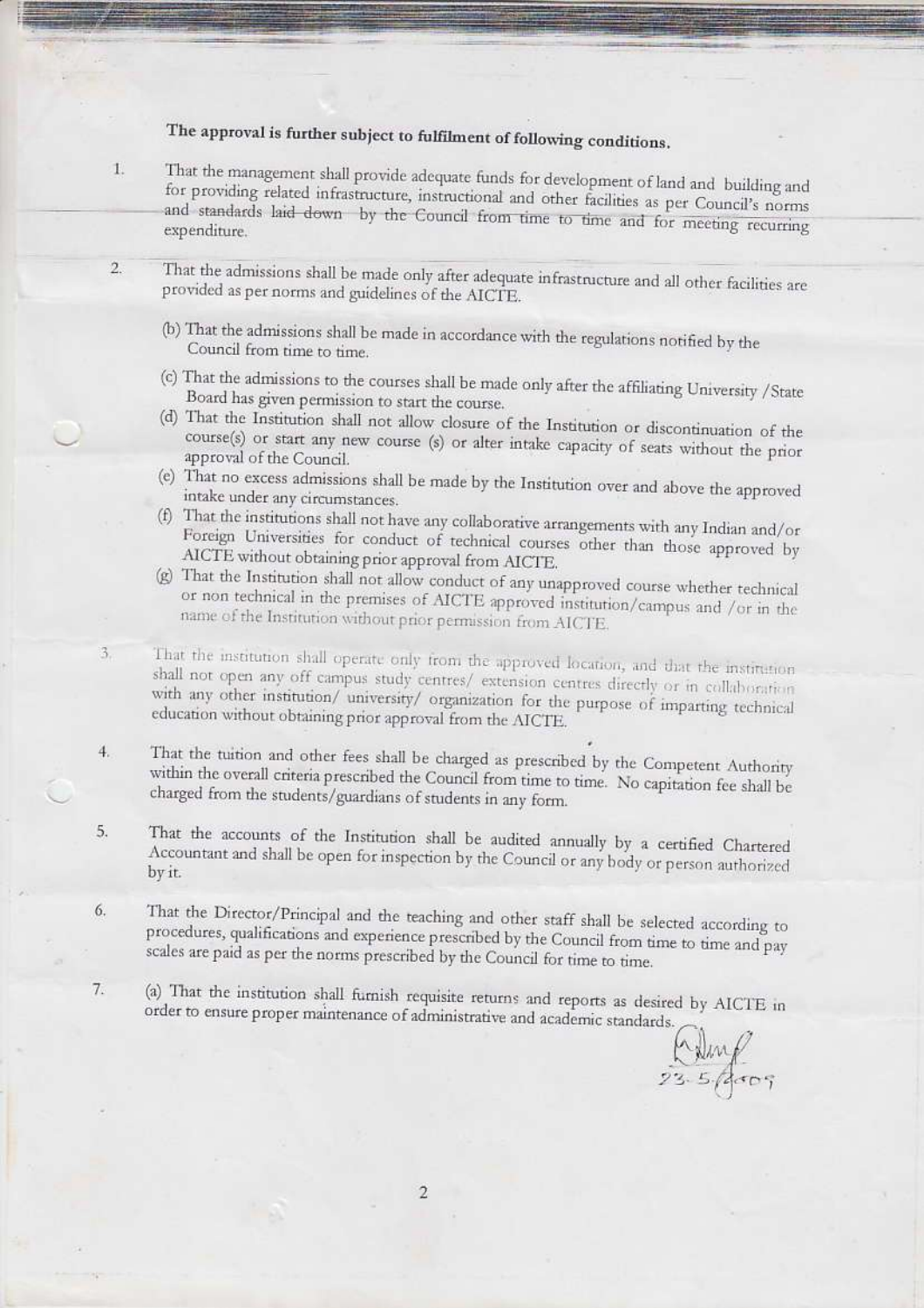(b) That the technical institution shall publish an information booklet before commencement of the academic year giving details regarding the institution and courses/programmes being conducted and details of infrastructure facilities including faculty etc. in the form of mandatory disclosure. The information booklet may be made available to the stakeholders of the technical education on cost basis. The mandatory disclosure information shall be housed in the Institution Web-Site. The information shall be revised every year with updated information about all aspects of the institution.

- (c) That it shall be mandatory for the technical institution to maintain a web-site providing the prescribed information. The website information must be continuously updated as and when changes take place.
- (d) That a compliance report in the prescribed format along with mandatory disclosure on fulfillment of the above conditions, shall be submitted each year by the Institution within the time limit prescribed by the Council from time to time.
- (e) That if Technical Institution fails to disclose the information or suppress and/or misrepresent the information, appropriate action could be initiated including withdrawal of AICTE approval.
- 8. That all the laboratories, workshops etc. shall be equipped as per the syllabi of the concerned affiliating University and shall be in operational condition before making admissions.
- 9. That a library shall be established with adequate number of titles, books, journals (both Indian & Foreign) etc as per AICTE norms.
- 10. That a computer centre with adequate number of terminals, Printers, legal software etc. shall be established as per AICTE norms.
- 11. That a Joint FDR is required to be created for an amount and period prescribed by the Council from time to time.
- 12. AICTE may carry out random inspections round the year any time for verifying the status of the Institutions to ensure maintenance of norms and standards.
- 13. That the AICTE may also conduct inspections with or without notifying the dates to verify specific complaints of mis-representation, violation of norms and standards, mal-practices etc.
- 14. That the Institution by virtue of the approval given by Council shall not automatically become claimant to any grant-in-aid from the Central or State Government.
- 15. The Institute shall take appropriate measures for prevention of ragging in any form, in the light of directions of Supreme Court of India in Writ Petition No. C 656/1998. In case of failure to prevent the instances of ragging by the Institutions, the Council shall take appropriate action including withdrawal of approval.

 $W + 2009$